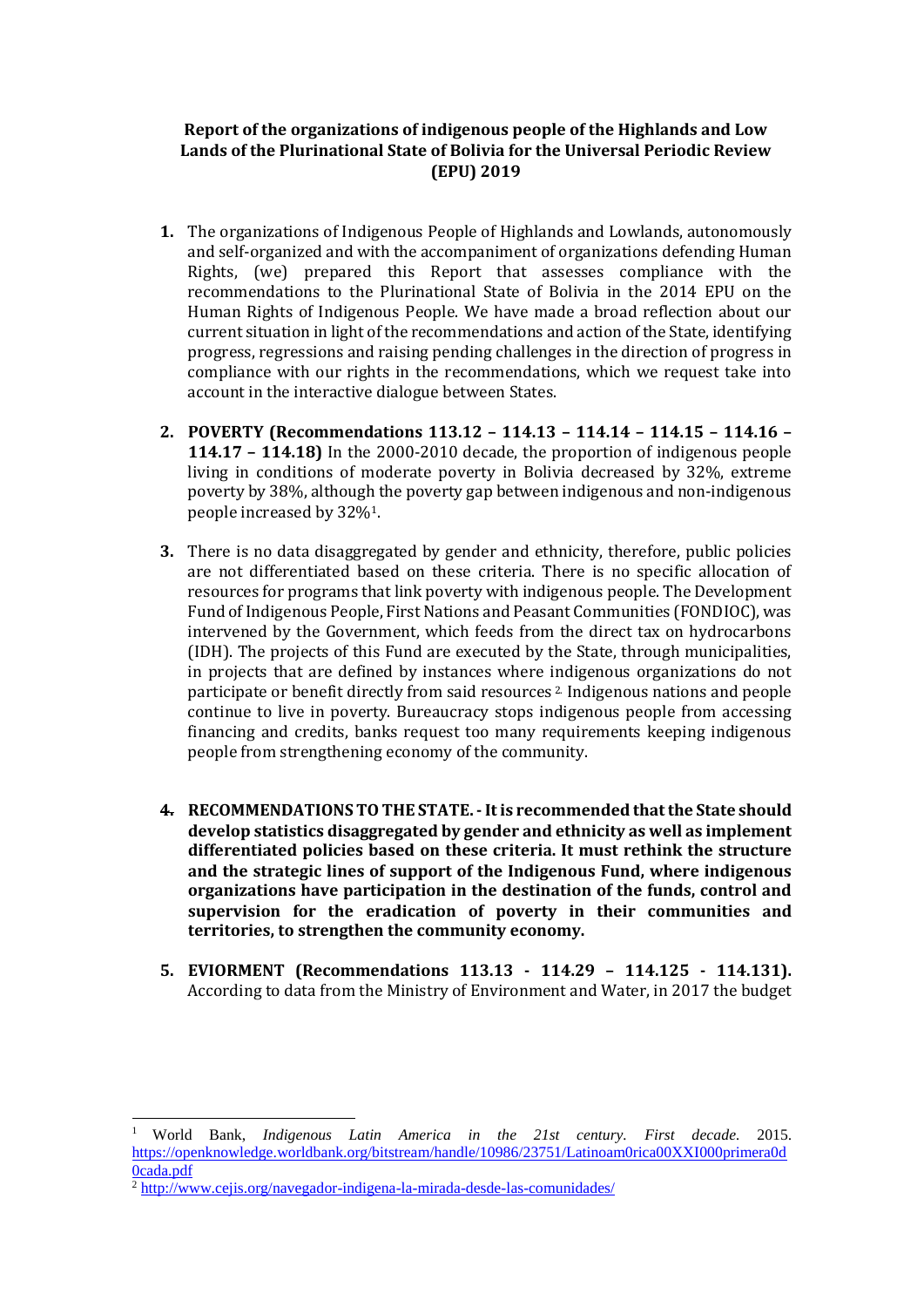was increased<sup>3</sup> so several actions have been implemented to guarantee potable water, basic sanitation, water resources, irrigation and storm drainage. 4

- **6.** The "Mi Agua" program is implemented for the benefit of those who show adherence to the governing party. This program does not provide water in sufficient quality or quantity. Oil exploration, infrastructure works (roads and dams), deforestation and extractive activities have increased in recent years, modifying and contaminating natural water sources and severely affecting the environment, contributing to the vulnerability of communities against Climate Change. Decrees D.S. 2298/15 on prior consultation in indigenous territories on hydrocarbon activities and the D.S. 2366/15 of May 20, which authorizes hydrocarbon activities in Protected Areas, which are regressive in that they have lowered the international national standards on indigenous consultation and environmental protection of Protected Areas5. This was the enactment of Law No. 969/17 of August 13, which authorized the construction of a highway through the center of the Isiboro Sécure Indigenous Territory and National Park. (TIPNIS), that violates the rights to the Environment of three indigenous communities of that territory,  $6$  as well as the cases of the construction of the Rositas dams, the Bala-Chepete complex and the oil exploration in the Aguaragüe National Park and Tariquía National Integrated Management Area7.
- **7.** The use of water for mining activities has been declared a priority over human consumption in the Mining Law N. 535/14. The importation of pesticides has increased six fold since 2004 to almost 63 thousand tons of active ingredients per year (INE 2018). More than 70% of the 229 registered active ingredients are highly dangerous due to their acute or chronic toxicity to human health and the environment, which are associated with the authorization of genetically modified seed events, threatening health and the economy of the communities.<sup>8</sup>
- **8. RECOMMENDATIONS TO THE STATE. - It is recommended to implement a Law that declares a national priority to integral treatment of the basins, the supply of potable water, irrigation and preservation of the natural reserves. It is suggested that projects on water supply should not be used as an instrument of political cooptation. Native Indigenous People and Nations demand the abrogation of the D.S. 2195/14, 2298/15 and 2366/15. It is required to repeal**  Law N°969 of Protection, Integral and Sustainable Development of the TIPNIS. **Make an exhaustive review of the results of the consultations carried out by**

-

<sup>3</sup> [http://www.comunicacion.gob.bo/sites/default/files/media/publicaciones/BOLIVIA%202025%20-](http://www.comunicacion.gob.bo/sites/default/files/media/publicaciones/BOLIVIA%202025%20-%2047-redes.pdf) [%2047-redes.pdf](http://www.comunicacion.gob.bo/sites/default/files/media/publicaciones/BOLIVIA%202025%20-%2047-redes.pdf)

<sup>&</sup>lt;sup>4</sup> Ministry of Environment and Water, Public Accountability Initial Audience, 2018, http://www.mmaya.gob.bo/uploads/RENDICION\_DE\_INICIO\_1\_PRELIMINAR\_A\_PRESENTAR.pdf <sup>5</sup> CNAMIB (2017) *Rights of Indigenous Peoples Bolivia. Status report 2016.* IWGIA, NINA, ORÉ, Santa Cruz de la Sierra. Pages. 31-35 [http://cejis.org/bolivia-derechos-humanos-de-los-pueblos](http://cejis.org/bolivia-derechos-humanos-de-los-pueblos-indigenas-informe-de-situacion-2016/)[indigenas-informe-de-situacion-2016/](http://cejis.org/bolivia-derechos-humanos-de-los-pueblos-indigenas-informe-de-situacion-2016/)

<sup>&</sup>lt;sup>6</sup> The Isiboro Sécure is a Bolivian national park of 10,920 square kilometers. It is estimated that it houses more than 3,000 species of plants and 850 fauna, with almost 470 types of birds (National Service of Protected Areas of Bolivia). Some 14,000 people, concentrated between 64 and 69 indigenous communities, inhabit the TIPNIS. A study of the Strategic Research Plan in Bolivia (PIEB) of 2010 concluded that the construction of the highway would cause the cutting of 500,000 trees and in 18 years would have generated the destruction of 65% of the surface of the territory.

<sup>7</sup> <http://cejis.org/wp-content/uploads/2019/01/informe-tribunal-final-jan-7th-2019-word.pdf>

<sup>&</sup>lt;sup>8</sup>Ulrike Bickel: Master's Thesis in Environmental Protection, 2018: Use of pesticides by family farmers in Bolivia. Impacts on health, ecosystems and the peasant economy. Agro ecological alternatives and conclusions to achieve an orientation toward greater sustainability. [www.welt-ernaehrung.de/wp](http://www.welt-ernaehrung.de/wp-content/uploads/2018/11/Plaguicidas-en-Bolivia_tesis-UBickel.pdf)[content/uploads/2018/11/Plaguicidas-en-Bolivia\\_tesis-UBickel.pdf](http://www.welt-ernaehrung.de/wp-content/uploads/2018/11/Plaguicidas-en-Bolivia_tesis-UBickel.pdf)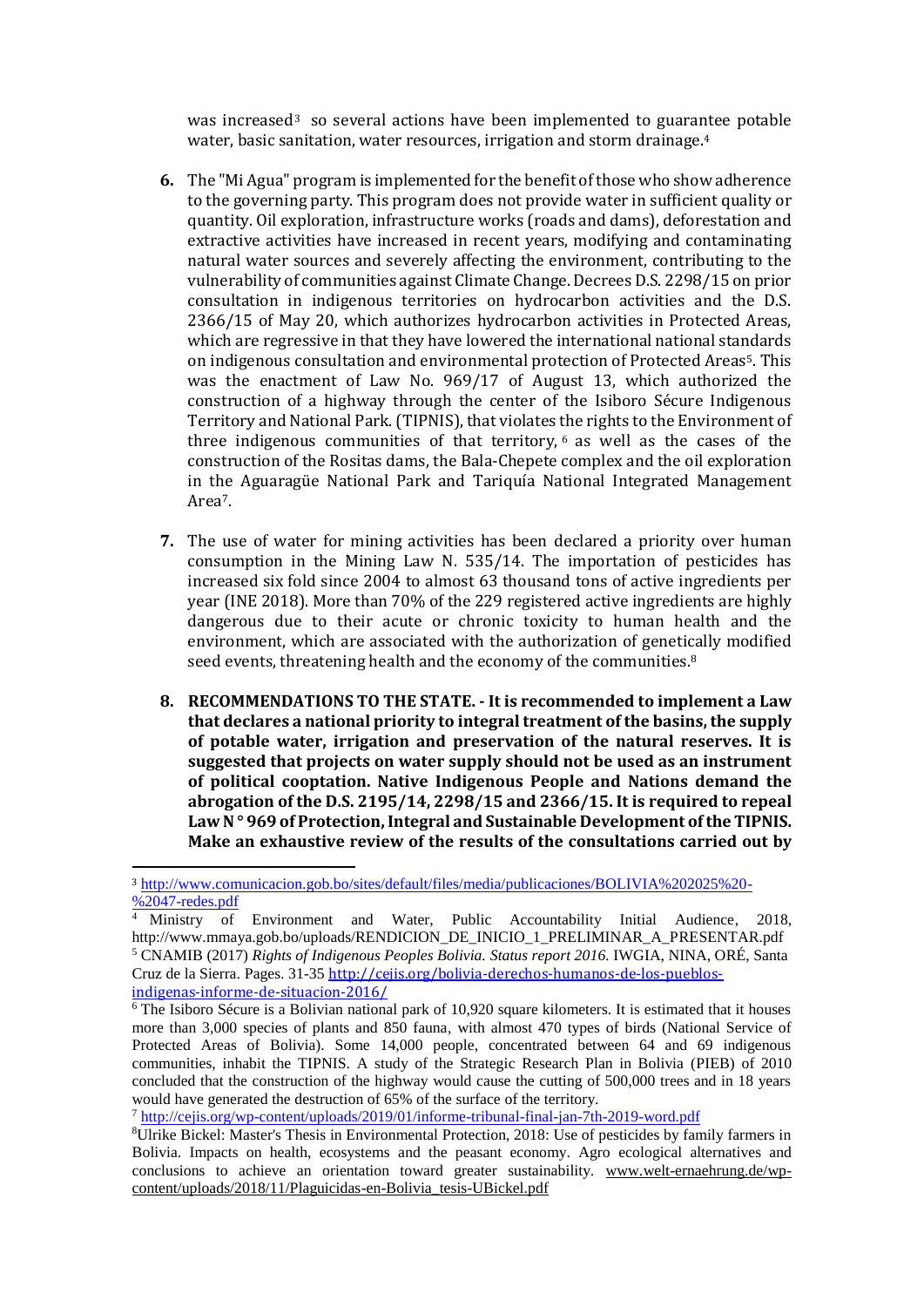**the Mining Administrative Jurisdictional Authority <sup>9</sup> . Prohibit the entry of pesticides, as well as transgenic seeds, associated technological packages and reform the registration system of SENASAG. Stop and/or cancel infrastructure works or exploitation of non-renewable natural resources that generate great social, environmental, cultural and spiritual impact, must interrupt the construction of the road that is being built through the TIPNIS, and must abrogate Law No. 969/17 August 13 The State must design, approve and implement policies to protect the environment with the effective participation of indigenous nations.**

- **9. INFORMED CONSENT PRIOR CONSULTATION (Recommendations 113.46 – 114.131)** The Constitution and the international conventions in force in Bolivia guarantee, in all cases, that the consultation has the objective of obtaining consent when carrying out works or projects that affect indigenous people. For the hydrocarbons sector, the D.S. 29033/07 in which the prior consultation was properly regulated. In 2016, the Plurinational Electoral Body (EPO) approved the Regulations for Observation and Follow-up in Prior Consultation Processes. 10
- **10.** The Mining Law 535/14, who's Sixth Title called "Prior Consultation in Mining Matters" of the Mining Law No. 535/14, in which it limits the completion of this process to certain cases, was approved. It also approved the Ministerial Resolution 023/2015 "Regulation of granting and extinguishing mining rights" by which the consultation became a process that the miners perform to obtain the approval of their contracts. In the hydrocarbons sector, Supreme Decree No. 2298/15 was approved, which reduces the consultation process to comply with formalities, repealing the D.S. 29033/07.<sup>11</sup> This norm is responsible for socio-environmental conflicts in the Guaraní zone and in the Amazon, as in the cases of Takovo Mora, Tacana II and Tariquía.<sup>12</sup> The regulation of the Electoral Body applies only to the mining sector, it is activated only at the request of the Mining Authority and its conclusions are not binding. In the various socio-environmental conflicts registered so far, the international standards of prior consultation are not being complied with, on the contrary, in these processes the principle of good faith is violated, discrediting or pursuing judicially the leaders of the community who oppose to those projects. The consultations carried out by the State are never prior, the information is systematically denied or the actual impacts of the works are deceived, transgressing the nature of being informed, therefore, consent is not obtained on them. <sup>13</sup> Nor is there any process that regulates consultation in parliamentary matters. Multiple invasions of indigenous territories authorized by the State are being recorded with "settlement resolutions".
- **11. RECOMMENDATIONS TO THE STATE. - It is recommended that the State to abrogate the D.S. 2298/15, replacing the full validity of the D.S. 29033/07. It is also recommended to repeal the Sixth Title "Prior Consultation on mining matters" of the Mining Law No. 535/14 as well as Ministerial Resolution**

<u>.</u>

<sup>9</sup> CEDLA. Annual report of extractive industries. Ed. CEDLA. La Paz, 2017. p. 197 10[https://www.oep.org.bo/consultaprevia/wp-](https://www.oep.org.bo/consultaprevia/wp-content/uploads/sites/2/2016/12/reglamento_consulta_previa.pdf)

[content/uploads/sites/2/2016/12/reglamento\\_consulta\\_previa.pdf](https://www.oep.org.bo/consultaprevia/wp-content/uploads/sites/2/2016/12/reglamento_consulta_previa.pdf)

<sup>11</sup> CNAMIB (2017) Pages. 35-38

 $12$  Sub central of Indigenous Councils of the Multiethnic Indigenous Territory . Sub central of the Indigenous Territory Isiboro Sécure National Park (TIPNIS), Indigenous Central of Communities Originating of Lomerío (CICOL), Capitanía Guaraní Charagua North (2018) *Memory of the meeting Resistance of the indigenous territories. Bases for a coordinated action.* CEJIS-APCOB-CEDIB-CIPCA-TIERRA-Colectivo Árbol. Santa Cruz de la Sierra. 32-38

<sup>13</sup> CNAMIB (2017) pages. 57-74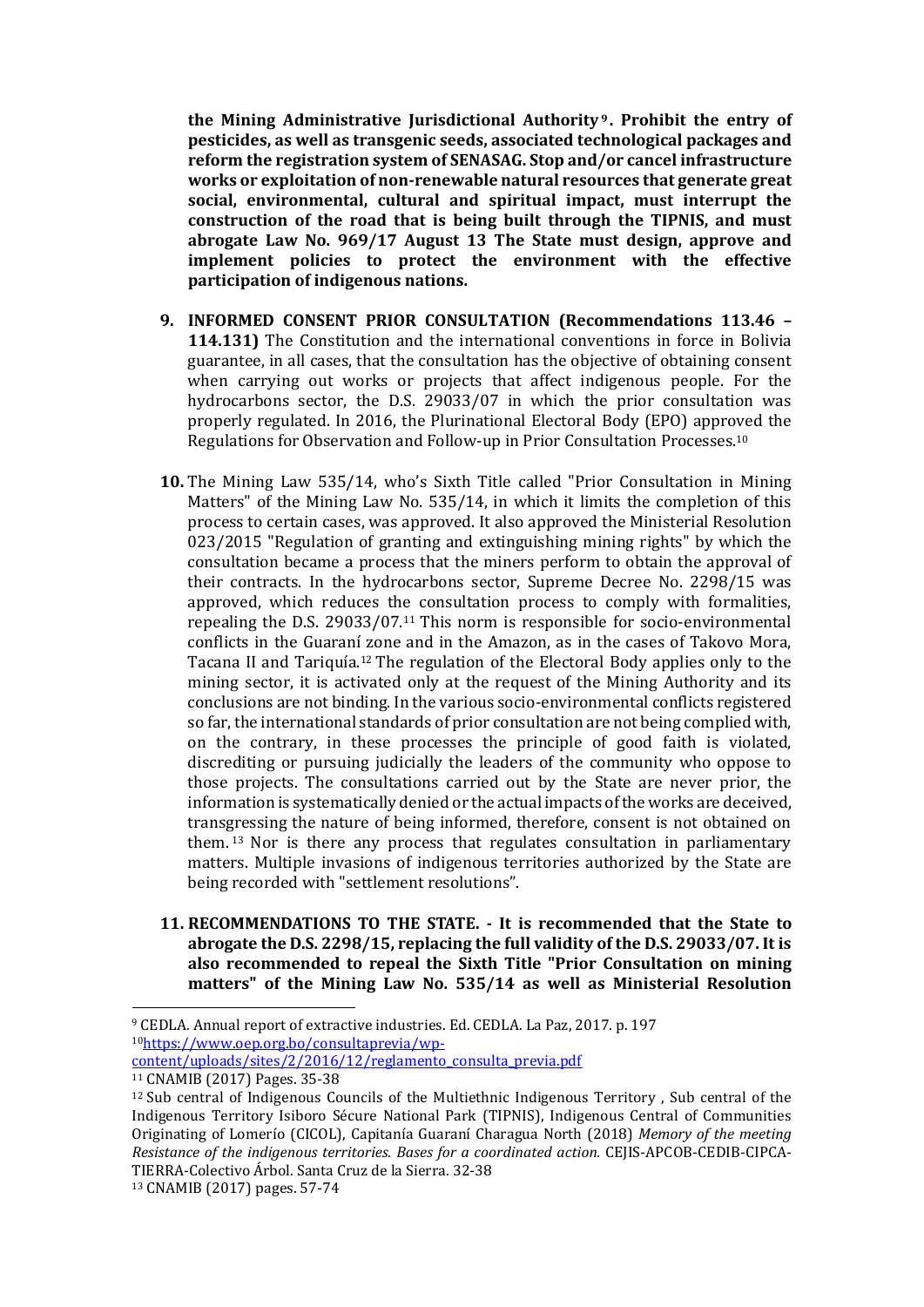**023/2015 "Regulation of granting and extinguishing mining rights", in the part corresponding to the Prior Consultation The State must abstain from granting authorizations for settlement on indigenous territories and establish a regulation of land distribution agreed upon within the framework of the National Agrarian Commission.**

- **12. EDUCATION (Recommendations 113.45 - 114.9 -114.22 – 114.24 – 114.25 – 114.26 - 114.28 – 114.87 - 114.129 – 114.130 – 114.132)** Data from the National Institute of Statistics <sup>14</sup> realize that there are advances with respect to the literacy rates of indigenous people,<sup>15</sup> in the same way, in school attendance rates.<sup>16</sup> The regionalized curricula have been written for the different indigenous people of Bolivia.<sup>17</sup> Also, telecentres were implemented in rural areas, in addition to computer equipment and teaching materials. Law No. 848 declares the national decade called Afro-descendants, recognition, justice and development (2015-2024).
- **13.** There is no State funding to implement the policies of vitalization and revitalization of indigenous languages.<sup>18</sup> There are no resources to implement the regionalized curriculum and there is not enough trained personnel to carry out Law No. 071/10 of Education.<sup>19</sup> Teachers are not indigenous, if they are, they do not speak the native language and neither does a pedagogical strategy to educate in the languages and values of indigenous people. Higher education centers are far from the communities, forcing families to migrate, and generating community breakdown. The indigenous universities created do not have state recognition. Vocational training programs do not incorporate the gender approach and less promote equal opportunities between women and men. The State does not respect the right to self-education, there are many problems for indigenous sages to teach and strengthen the identity and native languages in educational centers. They do not enjoy salary and social security like other teachers. Despite the implementation of telecentres, in some communities they are not operational due to factors that the State does not clarify. The education staff does not coordinate educational processes with the community, nor does it respect the suggestions made by the indigenous nations. In rural populations, there is no adequate infrastructure for education. The quality of the education of the indigenous Universities is low and does not match that of the other public universities.
- **14. RECOMMENDATIONS TO THE STATE. - The State must assign additional resources to the Ministry of Education and the Plurinational Institute for the Study of Languages and Cultures (IPELC) so that the regionalized curriculum is fully implemented. It must provide the rural population with sufficient educational units, as well as their respective items to finance teachers, include the indigenous university to the national university system, and allocate more**

<u>.</u>

<sup>14</sup> [https://www.ine.gob.bo/index.php/principales-indicadores/item/1899-los-chiriguanos](https://www.ine.gob.bo/index.php/principales-indicadores/item/1899-los-chiriguanos-registran-la-mas-alta-tasa-de-alfabetismo)[registran-la-mas-alta-tasa-de-alfabetismo](https://www.ine.gob.bo/index.php/principales-indicadores/item/1899-los-chiriguanos-registran-la-mas-alta-tasa-de-alfabetismo)

<sup>15</sup>It shows that the original indigenous Chiriguano population has the highest percentage of literacy (99.0%), followed by the original indigenous village Ayllu Porco (98.9%) and then the Sirionó (98.1%), the Joaquiniano (97.9%), Guarayo (97.5%), Huari (97.5%), Moré (97.5%), QhapaqUmaSuyu (97.4%), Itonoma (97.4%), Canichana (97.2%), Aroma (97.2%) and UruChipayas ( 97.2%).

 $16$  OhapaqUmaSuyu 96.4%, Uchupamionas 92.5%, Chiriguano 92.3%, Monkox 92.3%, Bésiro 92%, Tapiete 90.6%, Pacahuara 90%, Corque 90%, Chichas 88.8%, Ayllu Jila 88.6%, Jacha Carangas 88.4% and Ayllu Porco con 88.1%.

<sup>17</sup> [http://www.paginasiete.bo/sociedad/2017/9/9/baja-analfabetismo-27-indice-bajo-historia-](http://www.paginasiete.bo/sociedad/2017/9/9/baja-analfabetismo-27-indice-bajo-historia-151427.html)[151427.html](http://www.paginasiete.bo/sociedad/2017/9/9/baja-analfabetismo-27-indice-bajo-historia-151427.html)

<sup>18</sup> <http://nav.indigenousnavigator.com/index.php/es/noticias>

<sup>19</sup> <http://nav.indigenousnavigator.com/index.php/es/noticias>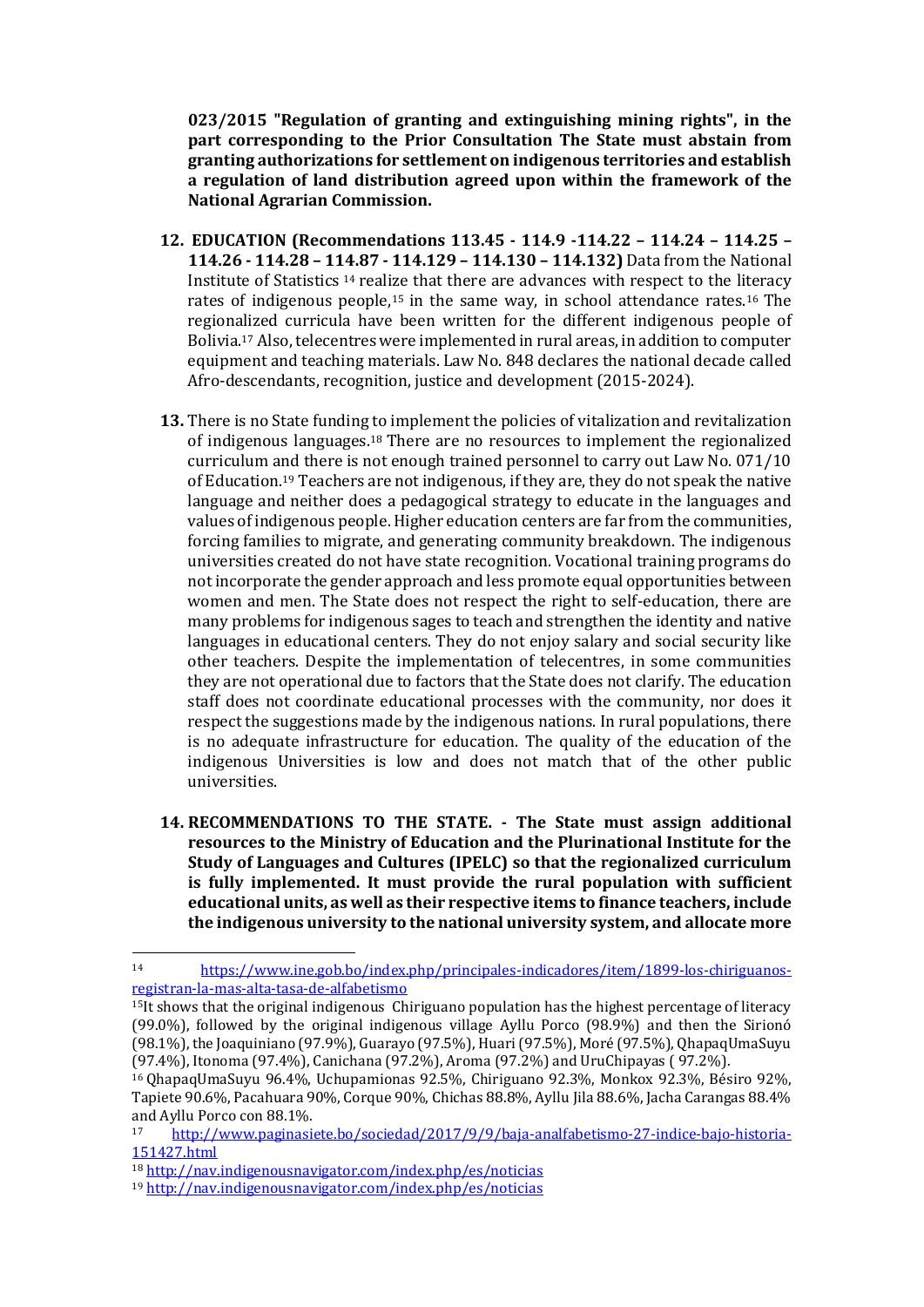**resources to intra and intercultural education policies. Design and implement the appropriate mechanisms for indigenous scholars to teach in educational centers and Indigenous Universities. Demand the restitution of the Community Councils of the Indigenous People of Highlands and Lowlands**20**. Creation of items for indigenous teachers from the Ministry of Education.**

- **15. Health (Recommendations 114.19 - 114.20 - 114.30 – 114.87).** The Comprehensive Health Care System was established <sup>21</sup> and there is the MI SALUD Program, on the other hand, the Economic and Social Development Plan in the frame of the Integral Development 2016 - 2020 proposes the universal access to health until the year 2020.<sup>22</sup>
- **16.** The remote communities do not have health posts or hospitals and the cost to move to urban centers for medical care is high. When there are health posts there are no items, equipment and specific medications for doctors to use. Traditional medicine and natural medicines are not included in the public health system. Medical care is not carried out in the language of indigenous people or according to their culture and without a gender perspective. If you do not have money, there is no attention, health is not free. There are no specialized data in the Health System of diseases suffered by members of indigenous nations. In the territories affected by the mining activity, there are no health services specialized in mine diseases.
- **17. RECOMMENDATIONS TO THE STATE. - It is necessary to increase the budget for health and guarantee its sustainability, as well as strengthen traditional health systems. Health centers should be created in indigenous territories and urban centers with local personnel, qualified, with equipment, budget and infrastructure where traditional medicine is practiced and respected through the provision of items for traditional doctors and the implementation of natural medicine. Natural products must be transformed for rapid use without the incorporation of chemical products, as well as promoting their registration to safeguard the intellectual rights of indigenous people. Guarantee access to comprehensive and differentiated health for indigenous girls and women and even more if they are victims of violence.**
- **18. RACISM AND DISCRIMINATION (Recommendations 114.35 – 114.36 – 114.37 – 114.38 – 114.39 – 114.40 – 114.41 – 114.126)** There is law 045/10 against racism and all forms of discrimination, which helps to denounce these types of cases, it also has media that disseminate awareness spots and regulations. The National Committee and the departmental committees were created against all forms of discrimination. Law No. 848/18 declaring the Afro-descendant Decennium has been approved.
- **19.** The National Council and the departmental councils of Human Rights do not work. Law 045/10 is not complied with because it continues to discriminate against indigenous people. Policies in favor of people of African descent are not met. There is systematic political discrimination against indigenous leaders who defend their rights, who are publicly attacked and in some cases prosecuted.

<sup>20</sup> CPE, Article 30, num. 12

<sup>21</sup>Center of Studies for Labor and Agrarian Development – CEDLA. Group on Fiscal Policy and Development (GPFD). Health for all. The experiences of local health systems in Bolivia. La Paz, 2017. Page 9.

<sup>22</sup> Plurinational State of Bolivia. Economic and Social Development Plan 2016-2020. Bolivia, 2016.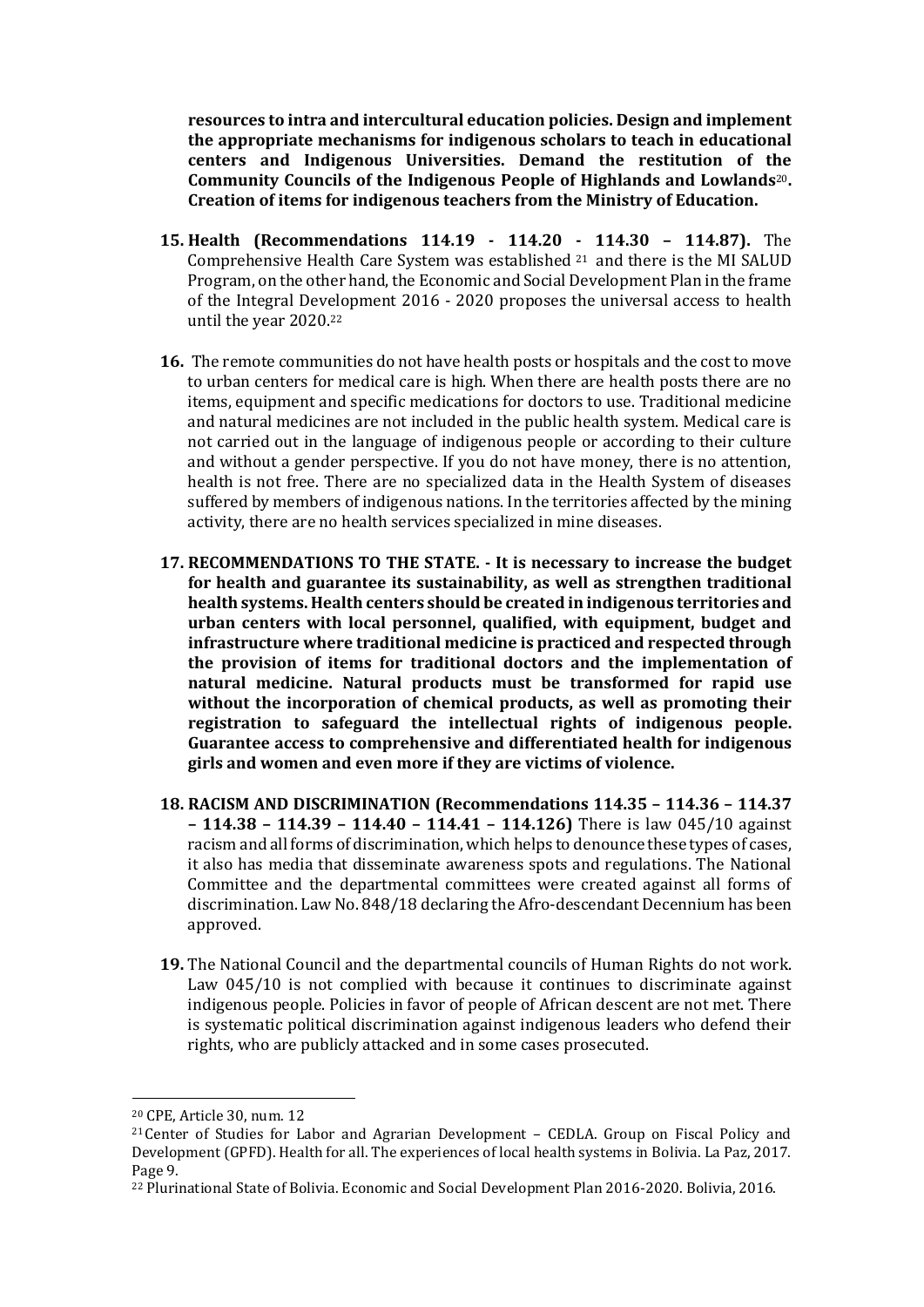- **20. RECOMMENDATIONS TO THE STATE. - The State must socialize Law No. 045/10 with the indigenous and native people, as well as promote the organization and financing of the National Council and the departmental councils of Human Rights. Special education programs should be promoted in human rights and indigenous people to officials at all levels of the State.**
- **21. INDIGENOUS JURISDICTION (Recommendations 114.61 - 114.62 - 114.63 - 114.64 - 114.65 - 114.67 - 114.127) (Recommendations 114.61 – 114.62 – 114.63 – 114.64 – 114.65 – 114.67 – 114.127)** Rulings have been issued by the Plurinational Constitutional Court, in particular judgments 0874/14, <sup>23</sup> and the Constitutionality Declaration No. 0073/2018 of August 29,<sup>24</sup> with which the areas of competence of the Indigenous Jurisdiction are recognized by reimposing the rights of the indigenous and native authorities injured by the Jurisdictional Demarcation Law No. 73/10 of December 29.
- **22.** The Ordinary Jurisdiction applies punishments and judicial persecution without attending to cultural particularities. <sup>25</sup> The State continues to ignore the Indigenous Jurisdiction by prosecuting indigenous people who use their own right or who should be prosecuted through their own authorities. <sup>26</sup> The State does not foresee the intervention of interpreters in the trial of indigenous persons. There are no mechanisms for collaboration and coordination between the Ordinary Justice, the Agro-environmental Justice and the JIOC. The coordination protocols developed by the Supreme Court of Justice do not apply.
- **23. RECOMMENDATIONS TO THE STATE. - The State must respect the hierarchical equality that the Indigenous Jurisdiction has in the Constitution, avoiding interfering and/or usurping its competences, as it happens now. The State must foresee the intervention of interpreters and experts in the processes that judge indigenous persons. Training processes should be promoted for members of the other jurisdictions on the rights of indigenous people. The State must abrogate the Jurisdictional Demarcation Law 073/10 of December 29, having to construct a new norm adjusted to the Constitution and the international agreements, with the participation of indigenous people. It must establish mechanisms of collaboration and coordination between the Ordinary Justice, the Agro-environmental and the Indigenous Jurisdiction. It should promote the creation of Justice Councils and Indigenous Courts in Low Lands and Native Courts in the Highlands in order to strengthen the implementation of the JIOC.**
- **24. ACCESS TO JUSTICE (Recommendations 113.20 – 113.22 –113.24 – 114.61 – 114.62 – 114.128)** There are norms and procedures that respect the process of indigenous people, including the provision of translators in case they do not understand the causes for which they are being prosecuted (Article 10 CPP).

[https://buscador.tcpbolivia.bo/\\_buscador/\(S\(qh2jlr5rqntr3yir5lf2lkqp\)\)/WfrJurisprudencia1.aspx](https://buscador.tcpbolivia.bo/_buscador/(S(qh2jlr5rqntr3yir5lf2lkqp))/WfrJurisprudencia1.aspx) 24

[https://buscador.tcpbolivia.bo/\\_buscador/\(S\(0txeg3tdcfbp2whedox31prp\)\)/WfrJurisprudencia1.a](https://buscador.tcpbolivia.bo/_buscador/(S(0txeg3tdcfbp2whedox31prp))/WfrJurisprudencia1.aspx) [spx](https://buscador.tcpbolivia.bo/_buscador/(S(0txeg3tdcfbp2whedox31prp))/WfrJurisprudencia1.aspx)

<sup>25</sup> [http://elmundo.com.bo/web2/index.php/noticias/index?id=liberan-a-las-mujeres-ayoreas-](http://elmundo.com.bo/web2/index.php/noticias/index?id=liberan-a-las-mujeres-ayoreas-acusadas-de-biocidio-contra-loros)

[acusadas-de-biocidio-contra-loros](http://elmundo.com.bo/web2/index.php/noticias/index?id=liberan-a-las-mujeres-ayoreas-acusadas-de-biocidio-contra-loros)

<sup>26</sup> CNAMIB (2017) pages 91-93.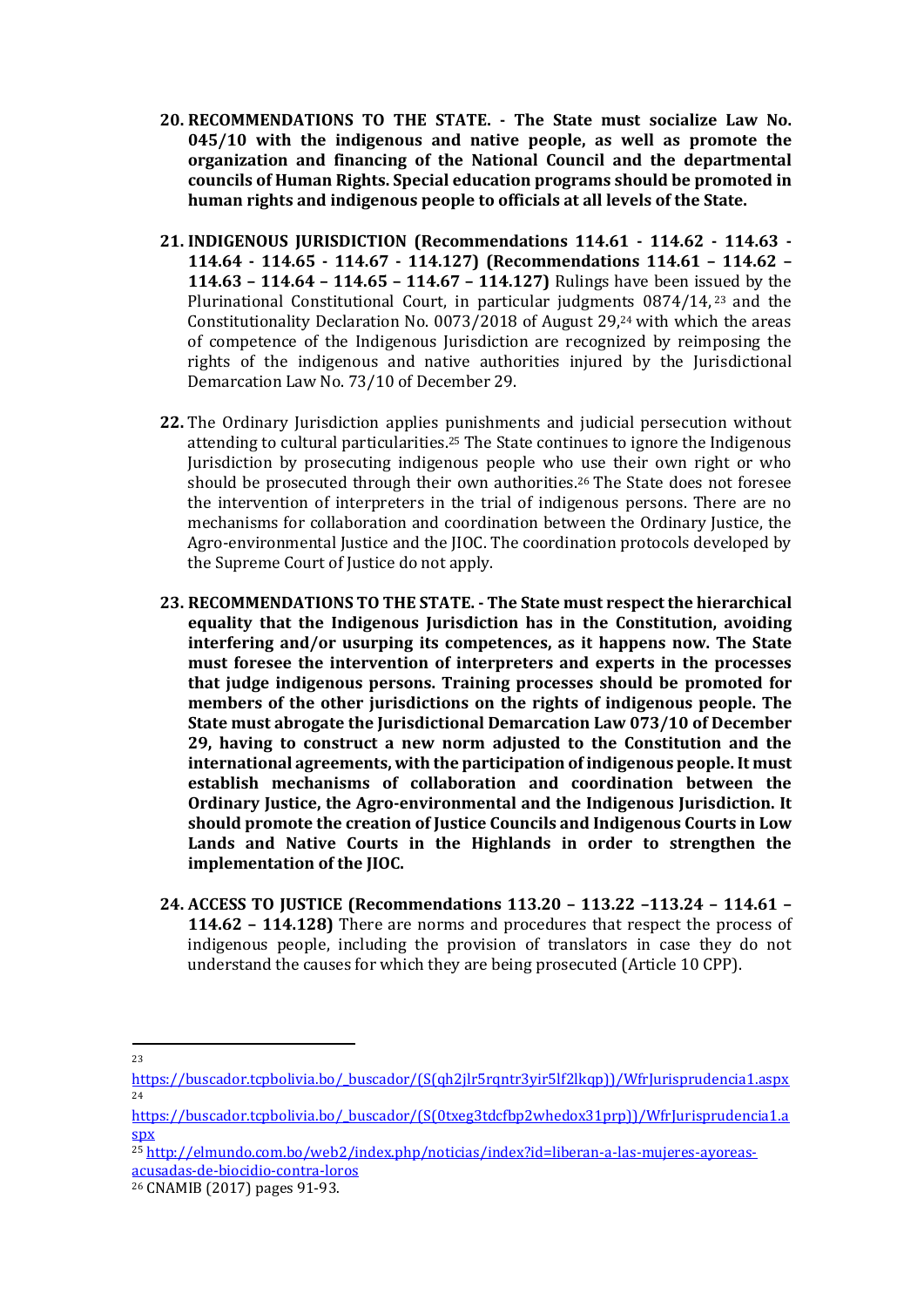- **25.** Many leaders are still on preventive detention or alternative measures of detention without having known any particular accusation in specific cases of social repercussion  $27$  and without the multiple ways of proving that they had no responsibility in the case. The State manipulates the conduction of the process.<sup>28</sup> The judicial system for cases of harassment and political violence against indigenous women is not an instance that resolves this problem.
- **26. RECOMMENDATIONS TO THE STATE. - The State must train judges, prosecutors, lawyers, police and the military, in customary rights of indigenous people, incorporating a gender approach and promoting the application of specific regulations in ordinary criminal and civil proceedings. A census should be carried out on the indigenous detainees and promote "anthropological expertise" in criminal proceedings in which indigenous people are involved.**
- **27. INDIGENOUS WOMEN (Recommendations 113.15 – 113.30 – 113.31- 114.82 – 114.87- 114.83- 114.84 – 114.85 – 114.86 – 114.107 - 114.113 y 114.8 - 114.82 – 114.87 – 114-113)** The "Multisectoral Plan for the advancement in the Depatriarchalization and the Right of Women to Live Well" was elaborated based on the previous Equal Opportunities Plan and in accordance with the guidelines of Law No. 777 of the Comprehensive State Planning System (SPIE). There is an integral Law No. 348 to guarantee women a life free of violence, which indicates that acts of violence against women become crimes of public action, establishing new criminal offenses
- **28.** Indigenous women are beyond the reach of specific policies and programs that benefit the rest of their counterparts nationwide. In indigenous communities and territories there are no institutional mechanisms to enforce these policies. The statistics on poverty called "Statistics with a gender focus" reflect only the situation of non-indigenous urban women. The allocation of budget for the implementation of plans to care for women is incipient and there is no investment reflected in the women of indigenous communities. The application of Law 348, lacks mechanisms for its implementation due to the lack of budget, the little awareness of the members of the forces of order and of the Judicial Organ and experience in the attention of cases of indigenous women. Access to justice for indigenous women is far from their reality as well as the courts and judicial instances to which they should turn if they are victims of violence. The high rate of pregnancies of girls and adolescents in indigenous populations remains a constant, <sup>29</sup> without having increased mechanisms of prevention and much less instances of denunciation, since such pregnancies are not desired or planned, they are mostly the product of rape that is not always investigated and less punished.
- **29. RECOMMENDATIONS TO THE STATE. - To allocate economic resources to the National Gender Mechanism and to incorporate an indigenous perspective so that in the implementation of national policies they are comprehensive, and they can consider diverse and different women, eliminating gender stereotypes, giving specific attention to the indigenous women. The State must develop specific indicators to measure the situation of poverty, marginality**

<sup>27</sup> [http://www.lostiempos.com/actualidad/economia/20171207/caso-fondo-indigena-acusacion](http://www.lostiempos.com/actualidad/economia/20171207/caso-fondo-indigena-acusacion-formal-casi-3-anos-denuncia)[formal-casi-3-anos-denuncia](http://www.lostiempos.com/actualidad/economia/20171207/caso-fondo-indigena-acusacion-formal-casi-3-anos-denuncia)

<sup>28</sup> CNAMIB (2017), op.cit.

<sup>29</sup> CLADEM-Bolivia (2016) *Forced child pregnancy is torture.* Leading from the South. South Women's Fund, Diakonía. La Paz.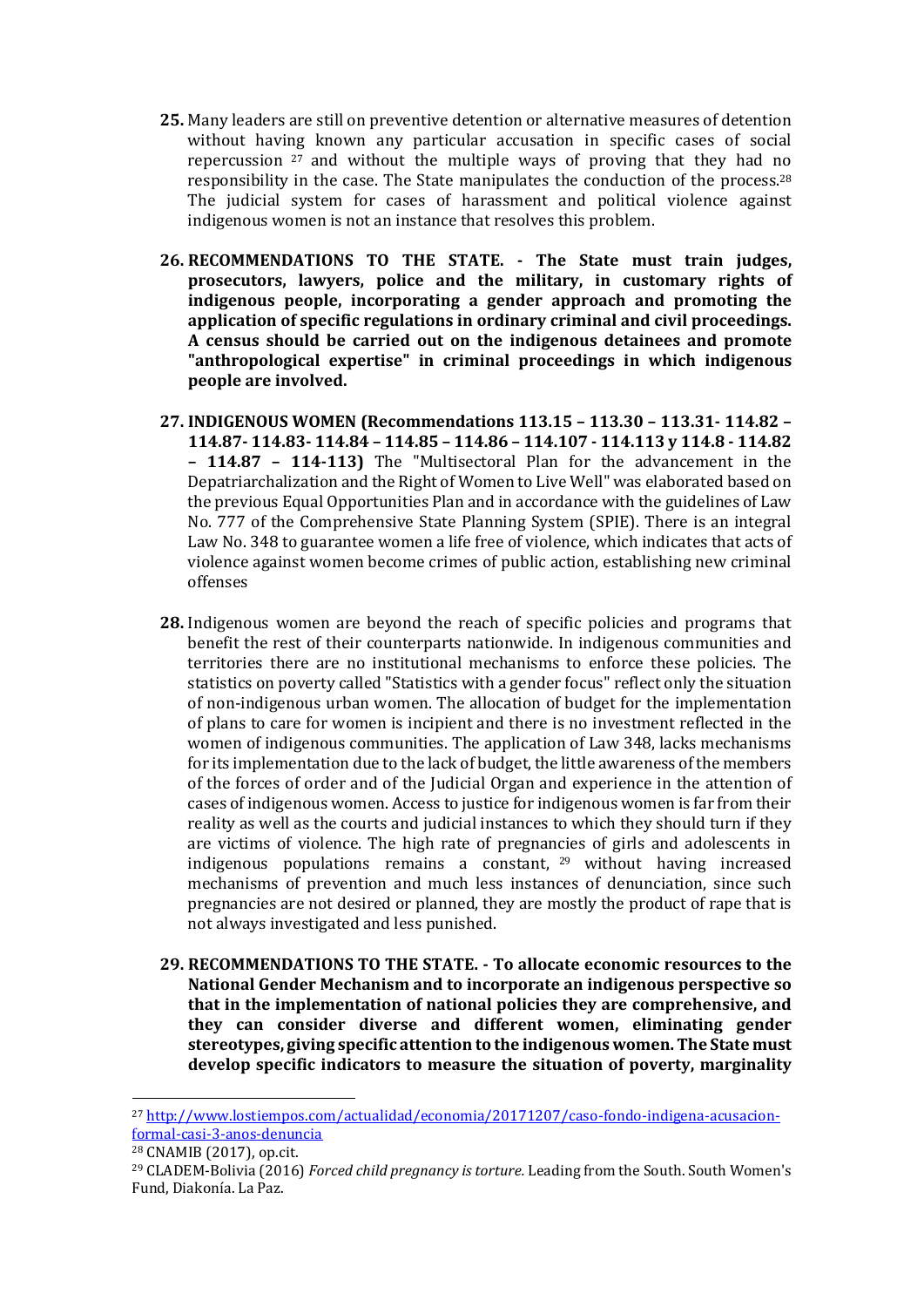**and violence against indigenous women in urban and rural areas. Intensify efforts to incorporate prevention mechanisms for pregnancies of girls and adolescents of the indigenous population, through sex education courses for men and women, and intensify the approval of laws regarding sexual rights and reproductive rights. The State must promote broad and comprehensive access to justice, with an intersectional view of the different sectors of the population, particularly in terms of access to justice for girls, adolescents and indigenous women victims of violence, protecting the rights of women in rural and urban areas. Install social services in indigenous communities with the interest of preventing violence against women. Promote a timely and transparent investigation that clarifies cases of violence and political harassment against women.**

- **30. POLITICAL PARTICIPATION IN PUBLIC BODIES. -** Indigenous people have representatives in the legislative, departmental bodies, the Plurinational Legislative Assembly (ALP), the Plurinational Constitutional Court (TCP) and the Plurinational Electoral Body (EPO). The Law on Political Organizations No. 1096/18 of September 1 was approved. 30
- **31.** To date, the political participation of the indigenous people and the Afro-Bolivian people in the municipal legislative bodies has not been activated, despite being expressly provided in the Constitution and the Autonomy Framework Law 031/10. The proportion of indigenous male seats in Congress is 3.07% for all non-indigenous deputies and 2.3% for female deputies, despite the fact that indigenous people represent 49.8% of the population.<sup>31</sup> Law No. 1096/18 provides indigenous political participation to elect the seats to Congress only through political parties and are prevented from being elected through their representative organizations in national electoral processes. The State has co-opted the indigenous representations and when it fails to do so, it activates mechanisms to remove them, replacing them with those who respond by manipulating the organs that it controls.<sup>32</sup> In the case of indigenous women, between January and October 2017, 47 complaints of harassment and political violence against female councilors were registered.<sup>33</sup>
- **32. RECOMMENDATIONS TO THE STATE.- Repeal the articles of Law No. 1096/18, for which they are being forced to participate through political parties, having to replenish the principle of direct representation, applying their own rules and procedures through their representative organizations, as foreseen by the CPE and International Treaties that guarantee the political rights of indigenous people. Transparent investigation and punishment of the acts of political harassment of indigenous women should be promoted. Respect the principles of parity, alternation and plurinationality in the election of members to the organs of public power: legislative, executive, judicial, electoral.**

-

<sup>30</sup> [https://www.oep.org.bo/wp-content/uploads/2018/09/Ley\\_1096\\_Organizaciones\\_Politicas.pdf](https://www.oep.org.bo/wp-content/uploads/2018/09/Ley_1096_Organizaciones_Politicas.pdf)

<sup>31</sup> NINA PROGRAM (2018) *Political representation of the IOC nations and peoples in the municipal autonomies and the departmental autonomies: normative framework and tools for its exercise. Edwin Armata Coordinator*. La Paz, Bolivia.

<sup>32</sup> CNAMIB (2017) op. cit

<sup>33</sup>Association of Female Councilors of Bolivia - ACOBOL (2017) *Harassment and political violence against women in Bolivia. Formal advances and real challenges for equal rights. La Paz.*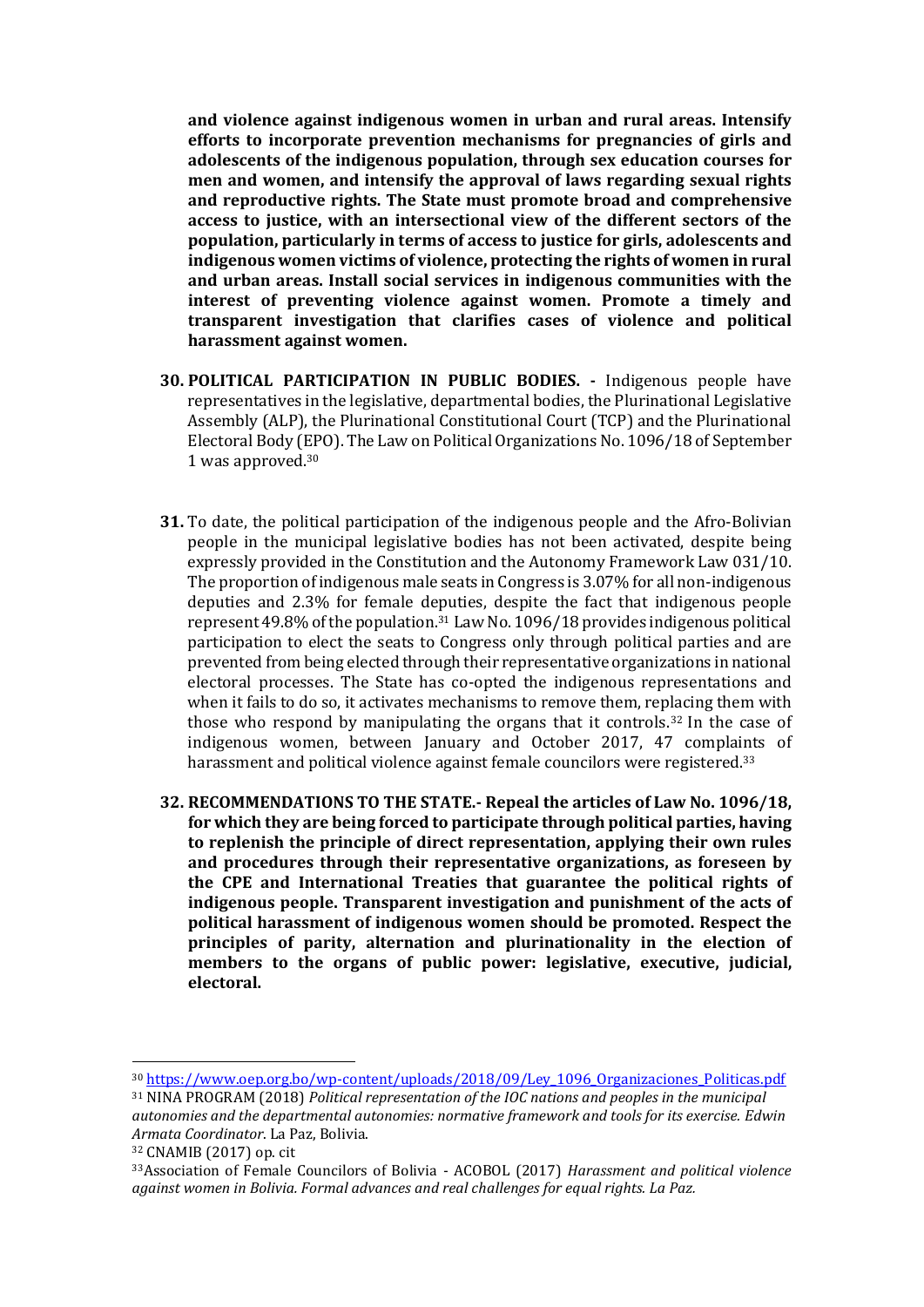- **33. Free Determination and Autonomy.** The Constitution and the Autonomy Framework Law provide for access to self-government for indigenous people. To date there are 36 indigenous autonomies that began their procedures for access to self-government, 21 through municipal conversion and 15 through territorial or TIOC. Of these, 3 have already formed their governments and are in office.<sup>34</sup>
- **34.** Efforts to access self-government have encountered many obstacles, despite the express constitutional and legal provisions. The autonomies that are in operation have serious obstacles in public management<sup>35</sup> not having enough resources to exercise their competence.<sup>36</sup> The state institutions continue to operate with norms and regulations that impede the exercise of autonomy within the framework of the Plurinational State, which require compatibility with the Indigenous Autonomous Statutes.
- **35. Recommendations to the State: Modify the national regulations, eliminating the formal requirements required by the Autonomy Framework Law 031/10 in order to facilitate and guarantee access to indigenous autonomies. The national regulations must also be adapted and updated to favor the management of economic resources in the Indigenous Autonomous Communities that are already functioning. Develop legislation in accordance with the systems of expenditure planning, administration of economic resources and execution of works in the autonomies**
- **36. Right to food: Food sovereignty and protection of native genetic resources.** In the Political Constitution of the State, the rights to food are recognized and guaranteed, healthy, adequate and sufficient for the population,  $37$  to collective intellectual property of the knowledge, sciences and knowledge of indigenous people. <sup>38</sup> This right is intrinsic to the economy of the nations and indigenous people, called the community economy, which must be respected, protected and promoted by the State. (art. 307, CPE).
- **37.** But the regulations and the institutions created and implemented are aimed at privatizing the seed, threatening the collective and ancestral property of the seed. The State implements three forms of seed control: registration (the creators of new varieties register their seeds, to the detriment of free use), certification (compliance with technical standards is required for their commercialization) and control (controlled the "quality" of the native seed and is authorized only for family use). Through Administrative Resolution No. 011/2014 of the Ministry of Rural Development and Lands, approved economic and administrative sanctions for violators who disobey the prohibitions dictated by the National Institute of Agricultural and Forestry Innovation - INIAF.
- **38. Recommendations to the State: Respect and protect the production and commercialization of native seeds as part of the heritage of indigenous nations and as a fundamental element of food sovereignty to guarantee the**

<sup>35</sup> The indigenous governments assume a total of 97 competences: 56 exclusive competences of the previous Autonomous Municipal Governments, 4 shared, 10 concurrent, 25 exclusive and 2 residual.  $36$  All assignment or transfer of competences must be accompanied by the definition of the source of the economic and financial resources necessary for its exercise. (Art. 305 C.P.E)

<sup>34</sup> These are: Charagua-Iyambae, in the Chaco region, Raqaypampa in the Cochabamba valley and Uru-Chipaya in the Oruro highlands. Indigenous World (2018) IWGIA, Copenhagen.

<sup>37</sup> (art. 16, CPE)

<sup>38</sup> (art. 30, paragraph II, number 11; art. 100, paragraph I, CPE)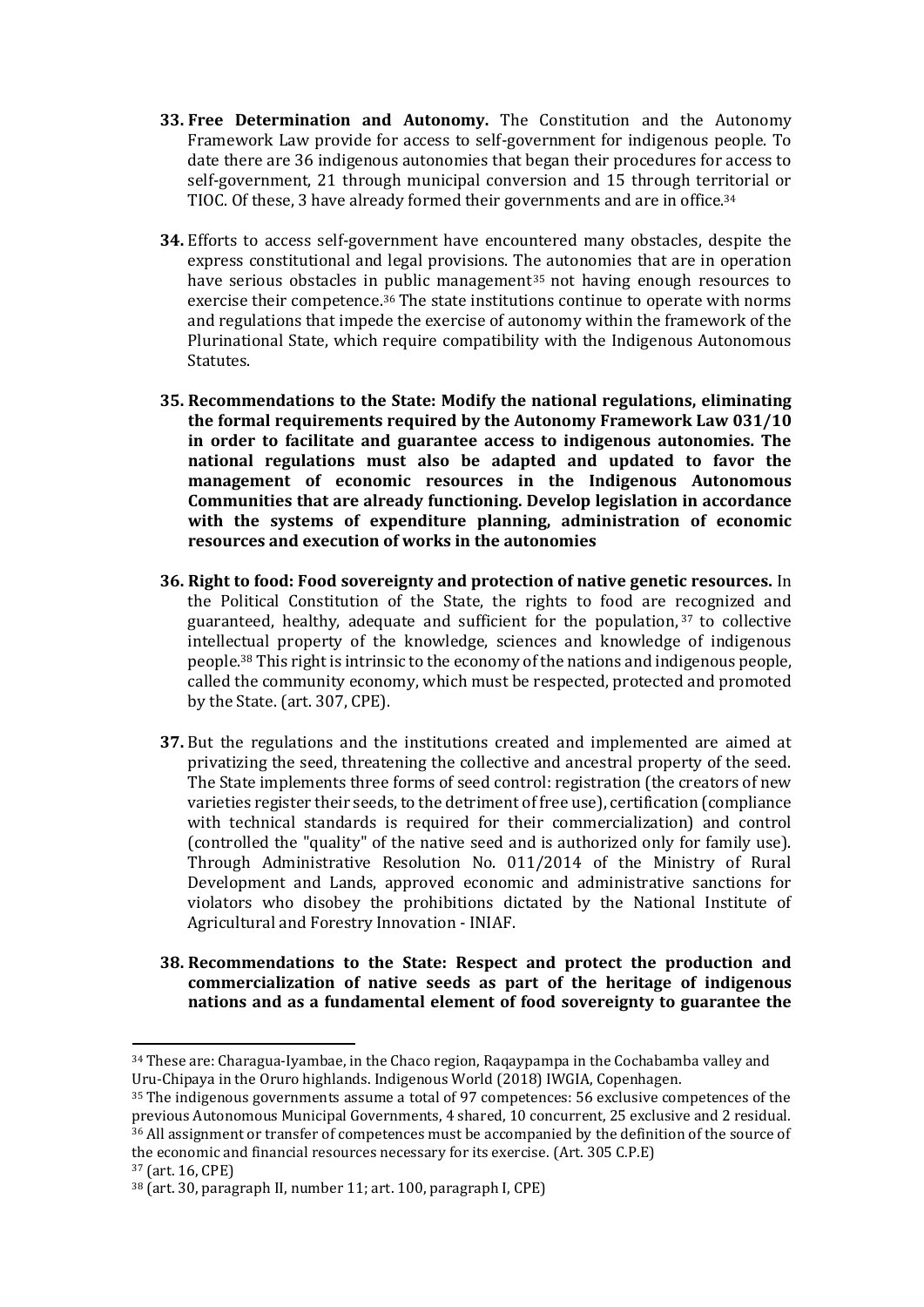**right to healthy, adequate and sufficient food for the population. Prohibit the entry of transgenic seeds and technological packages in indigenous territories.**

- **39. Indigenous people in voluntary isolation.-** The Law of Protection of Native Nations and Indigenous People in High Vulnerability Situation No. 450/14 of December 4 was approved as a development of Article 31 of the Constitution, which established mechanisms for prevention, protection and strengthening of populations in situations of high vulnerability.
- **40.** The State is denying the existence of these people despite the systematic evidence of their existence. <sup>39</sup> This was the case with the segments of the Toromona people, contacted accidentally by the oil company BGP and Sinopec, <sup>40</sup> in the Amazon zone of the department of La Paz, south of the Tacana II Indigenous Territory.<sup>41</sup> Law No. 450/14 has not been regulated nor has the General Directorate for the Protection of Indigenous and Indigenous Nations and People - DIGEPIO - been created (Arts 5-8, Law 450), which is the State's operation tool for the Law .
- **41. RECOMMENDATIONS TO THE STATE: The state must constitute the DIGEPIO and proceed to the delimitation and consolidation of the areas of intangibility of the Toromona, Ayoreode and others who are in a situation of voluntary isolation and initial contact. Any extractive or other project that violates the constitutional guarantee of non-contact and protection of the areas that inhabit these populations must be canceled.**
- **42. Indigenous people in the cities.-**It is estimated that 65% of people self-identified as indigenous in Bolivia live in capital cities of the department or intermediate populations. The Constitution and the laws make no distinction in the recognition of the rights of the indigenous people over the place where they live.
- **43.** In practice it happens that the arrival of indigenous people in urban areas ends up being invisible and therefore denied their identity.<sup>42</sup> The proposals of the urban indigenous organizations of social inclusion, application of the Constitution and regulations regarding development have no place in the municipal governments. The Autonomies Framework Law 031/10 provides for indigenous and Afrodescendant political and social participation in municipal councils and social control bodies, but to date, systematic negative responses have been received from the Plurinational Electoral Body and the municipal governments themselves.
- **44. RECOMMENDATIONS TO THE STATE: The State must promote policies of social inclusion of the indigenous people who live in the cities. The Constitution and the Autonomies Framework Law 031/10 should be applied in relation to guarantee the indigenous and Afro-descendant political participation in the municipal councils, as well as guarantee their participation in the local social control bodies and promote the implementation of specific development programs for indigenous people who live in urban centers.**

<sup>39</sup> CAMACHO N. Carlos, between ethnocide and extinction. Isolated indigenous peoples, in initial and intermittent contact in the Lowlands of Bolivia. IWGIA report 6. Copenhagen, July 2010. Page 19 <sup>40</sup> Contractors of the Bolivian Fiscal Oilfields (YPFB)

<sup>41</sup> CNAMIB (2017) pages 78-83,

<sup>42</sup> [https://www.un.org/democracyfund/sites/www.un.org.democracyfund/files/bol-10-](https://www.un.org/democracyfund/sites/www.un.org.democracyfund/files/bol-10-403_libro_nunca_nos_fuimos_0.pdf) [403\\_libro\\_nunca\\_nos\\_fuimos\\_0.pdf](https://www.un.org/democracyfund/sites/www.un.org.democracyfund/files/bol-10-403_libro_nunca_nos_fuimos_0.pdf)